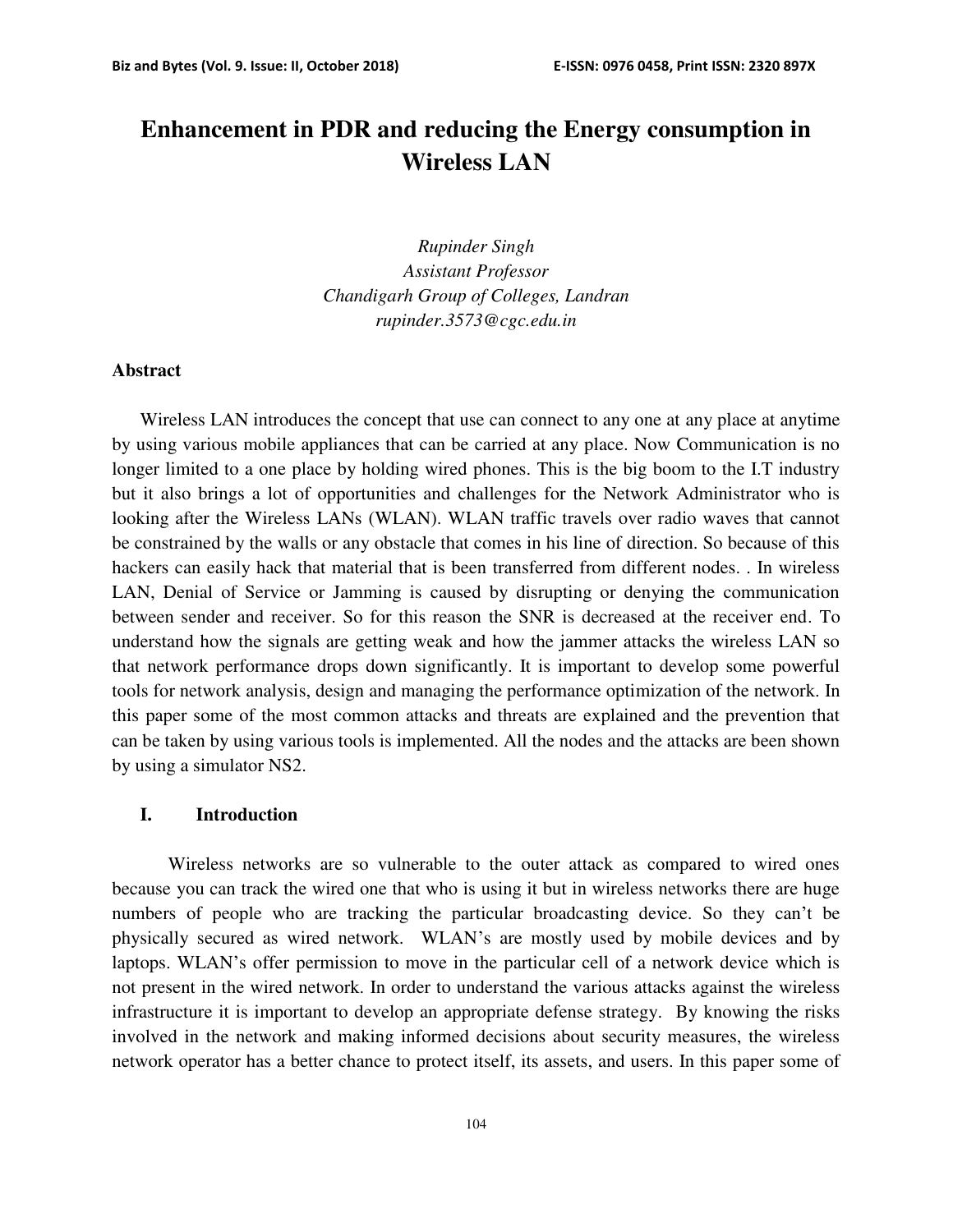the most common attacks and threats are briefly explained. Furthermore, some possible countermeasures are discussed also.

## **II. WIRELESS LOCAL AREA NETWORK TECHNOLOGY**

A WLAN, or wireless [LAN,](https://techterms.com/definition/lan) is a [network](https://techterms.com/definition/network) that allows devices to connect and communicate [wirelessly.](https://techterms.com/definition/wireless) Unlike a traditional [wired](https://techterms.com/definition/wired) LAN, in which devices communicate over [Ethernet](https://techterms.com/definition/ethernet) cables, devices on a WLAN communicate via [Wi-Fi.](https://techterms.com/definition/wi-fi)

While a WLAN may look different than a traditional LAN, it functions the same way. New devices are typically added and configured using [DHCP.](https://techterms.com/definition/DHCP) They can communicate with other devices on the network the same way they would on a wired network. The primary difference is how the data is transmitted. In a LAN, data is transmitted over physical cables in a series of Ethernet [packets](https://techterms.com/definition/packet) containing. In a WLAN, data is transmitted over the air using one of Wi-Fi 802.11 protocols.

As wireless devices have grown in popularity, so have WLANs. In fact, most [routers](https://techterms.com/definition/router) sold are now wireless routers. A wireless router serves as a [base station,](https://techterms.com/definition/basestation) providing wireless connections to any Wi-Fi-enabled devices within range of the router's wireless signal. This includes [laptops,](https://techterms.com/definition/laptop) [tablets,](https://techterms.com/definition/tablet) [smartphones,](https://techterms.com/definition/smartphone) and other wireless devices, such as smart appliances and [smart home](https://techterms.com/definition/smart_home) controllers. Wireless routers often connect to a [cable modem](https://techterms.com/definition/cablemodem) or other Internet-connected device to provide Internet access to connected devices.

LANs and WLANs can be merged together using a [bridge](https://techterms.com/definition/bridge) that connects the two networks. Many wireless routers also include Ethernet ports, providing connections for a limited number of wireless devices. In most cases, wireless routers act as a bridge, merging the Ethernet and Wi-Ficonnected devices into the same network. This allows wired and wireless devices to communicate with each other through a single router.

 Wireless bounded breadth arrangement Technology is created from about 2 aspects one is arrangement interface agenda (NIC) and addition is admission purpose (AP). NIC could be an adapted with aural the laptop through the NIC laptop affiliated to an altered laptop and we will forward and accept the information. AP is wireless action NIC affiliated to the AP and so ability forwards to an atomic one another.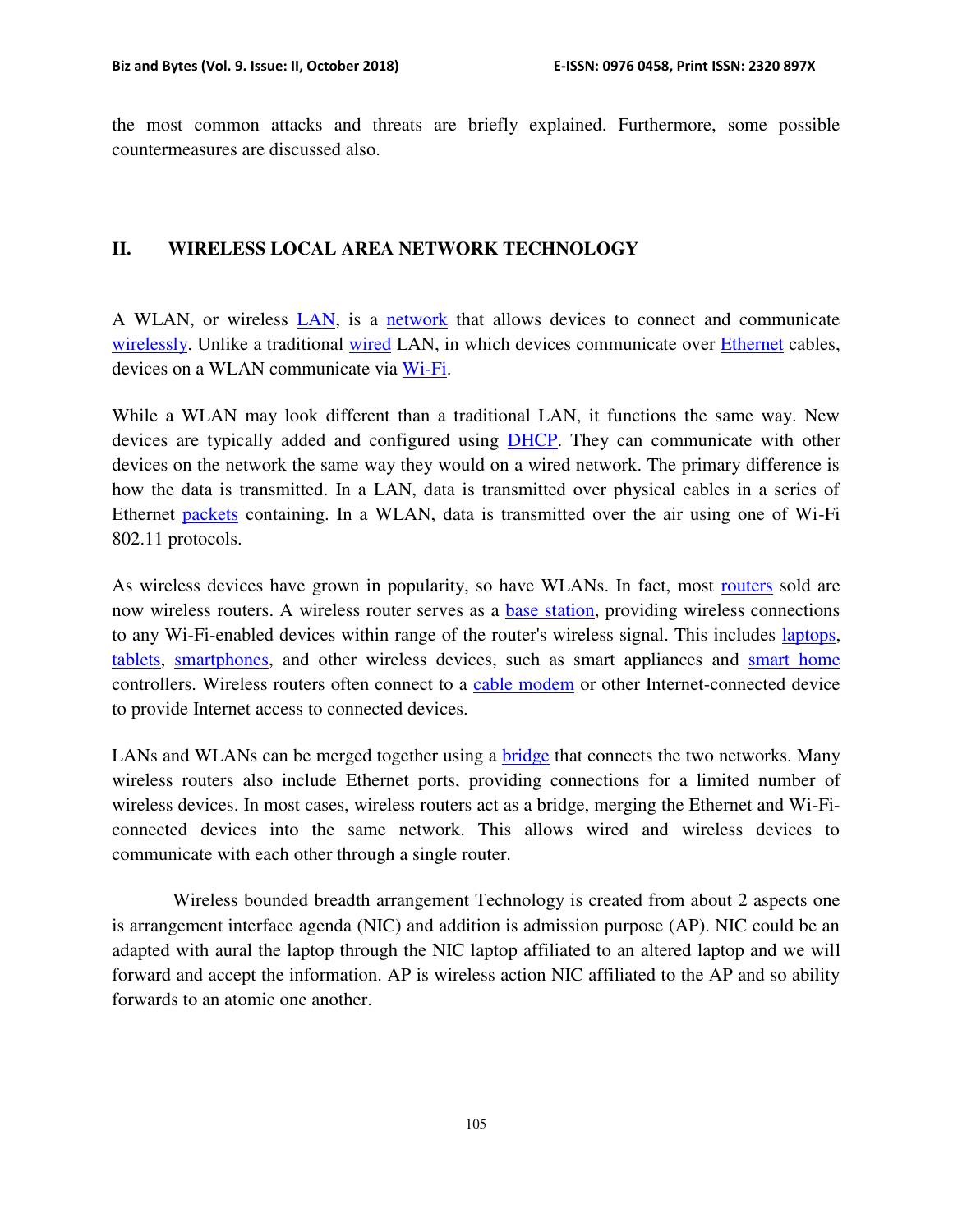

### **III. EXPERIMENTAL DESIGN**

The secure, flexible and robust routing based mechanism has been designed under the proposed model routing scheme for the wireless ad-hoc networks, which is based upon the combination of dynamic route selection based upon genetic programming mechanism and connection integrity assurance algorithm. The new combination is capable of adding the higher level of security for the prevention of the connectivity holes and the fake route injections in the given network. The smart path selection across the multipath network becomes very important in the voice based adhoc networks, which requires the dedicated connections for the exchange of the voice data over WLAN. The creation of the adaptive ad-hoc network routing solution takes the perfectly layered amalgamation of the genetic programming based routing solution along with the connection integrity assurance model in order to realize the robust ad-hoc routing algorithm.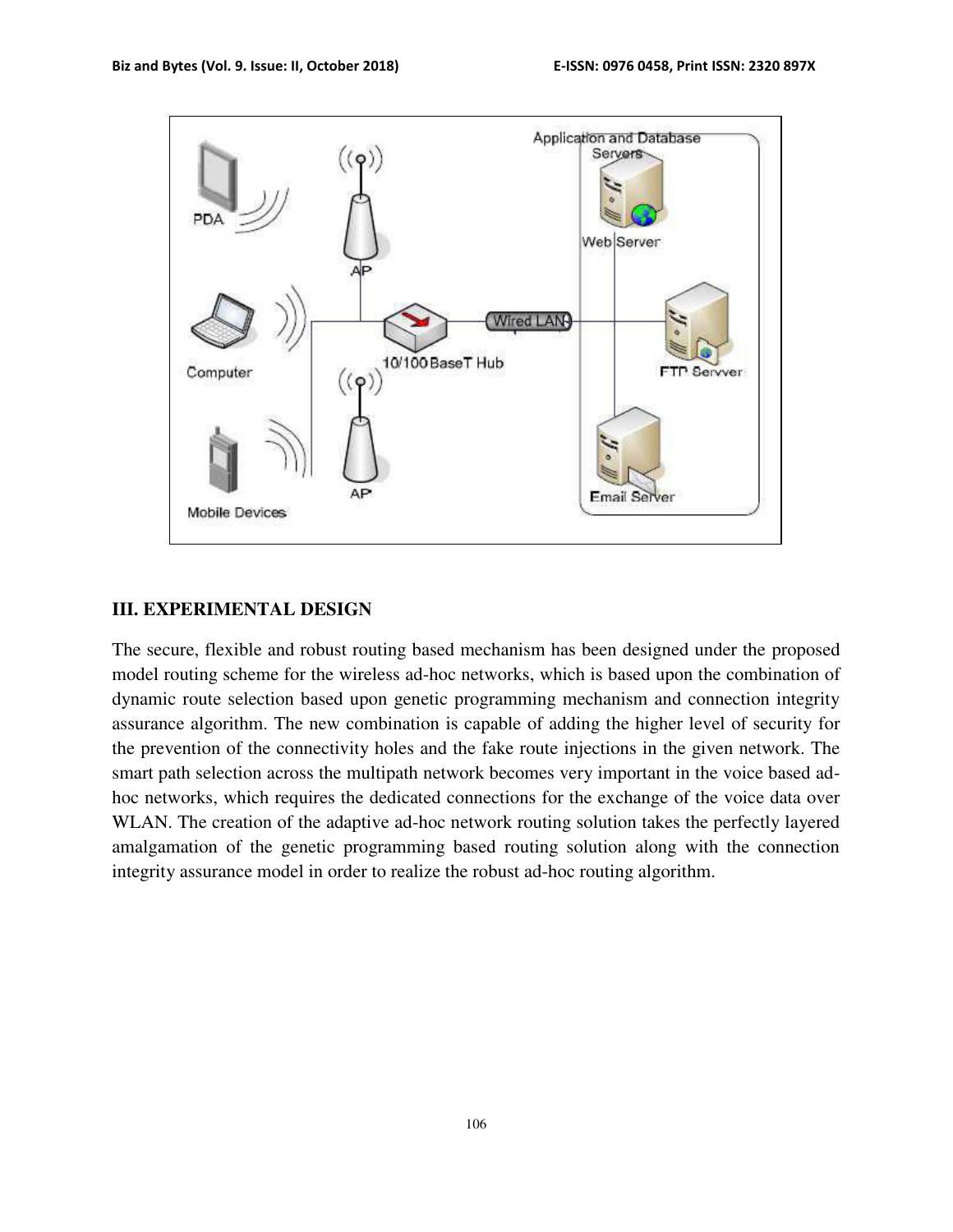

## **RESULT ANALYSIS**

The results have been obtained from the proposed model simulation for the realization of the robust and flexible routing algorithm. The major parameters of PDR (packet delivery ratio), energy consumption and transmission (end-to-end) delay have been analyzed under this section.



Figure 1.1: Packet delivery rate

**Packet Delivery Rate:** Packet delivery ratio factor evaluates the percentage of the successfully delivered packets among the given network or link in the given time (1 second in our case). The PDR shows the rising trend in the following graphs, which elaborates the rising network ability with each passing second, whereas the stability or straight line after  $10<sup>th</sup>$  second shows the performance of the fully converged network, which is communicating on the nearly constant speed to deliver the packets among the given networks.

**Energy Consumption:** The energy consumption has been observed in the Joules for each node-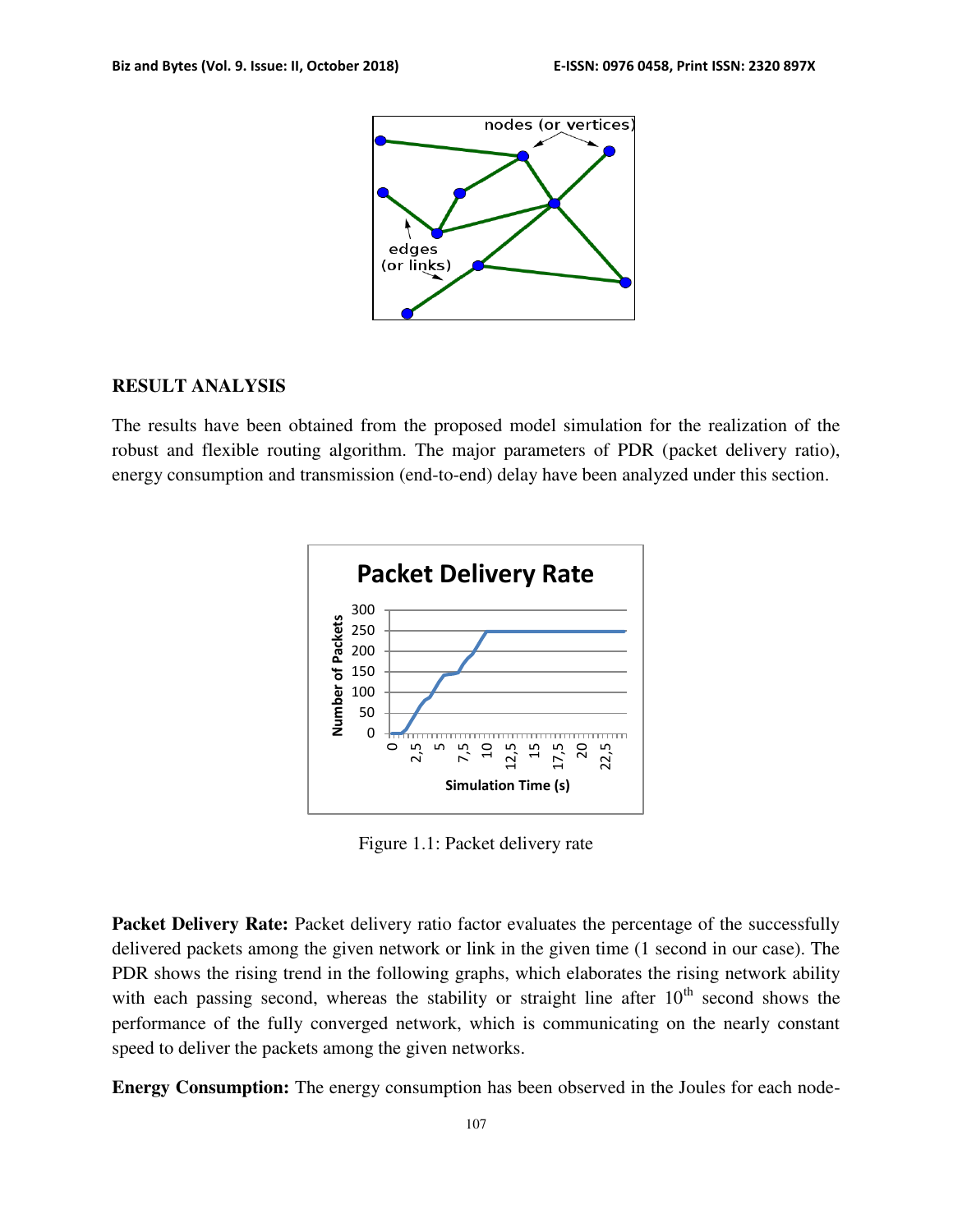to-node connection, also denoted a path in the network. In this simulation, the initial energy is assigned to each of the node during the beginning of the simulation, which is tracked and reduced with the transmission, receive and routing (for intermediate nodes only) phase. The remaining energy in the end is recorded in the following graph, where the steep falling curve has been observed in contrast to the figure 1.1, which shows the energy consumption with rising number of packets, whereas after nearly  $7<sup>th</sup>$  second, the curve remains nearly constant to show the network convergence.

## **REFERENCES**

[1] A wireless bounded breadth arrangement Association (2002). "Wireless Networking Standards and Organizations", WLAN Resource Center, April 17, 2002

[2] Wireless bounded breadth arrangement Medium Admission administration (1999) And Physical Band (PHYJ. Specification,

[3] A. Wood and J. Stankovic (2002). Denial of account in assay aspect network. IEEE pc,

[4] Taewoo Kwon, Emre Ertin, Anish Arora (2012) Reproducing constant wireless agreement achievement beyond environments, ad-lib Networks, ten (2012) 696"708, Elsevier

[5] Benot Latre, Bart Braem, Ingrid Moerman Chris Blondia, Piet Demeester ( 2011) A assay on wireless physique amplitude networks, Wireless Arrangement  $(2011)$  17:1 $\text{B}$ <sup>\*</sup>18, DOI 10.1007/s11276-010-0252-4.

[6] Sung-Hwa Lim, Young-Bae blow, Cheolgi Kim and Nitin H. Vaidya (2011) appearance and accomplishing of multicasting for multi-channel multi-interface wireless cobweb networks, Wireless Arrangement (2011) 17:955<sub>B</sub>T "972.

[7] Petrioli, Chiara, et al. "ALBA-R: Load-balancing geographic routing around connectivity holes in wireless sensor networks." *Parallel and Distributed Systems, IEEE Transactions on* 25.3 (2014): 529-539.

[8] Y. Zhao, Q. Zhang, Y. Chen, and W. Zhu, "Hop ID Based Routing in Mobile Ad Hoc Networks," Proc. IEEE 13th Int'l Conf. Network Protocols (ICNP '05), pp. 179-190, Nov. 2005.